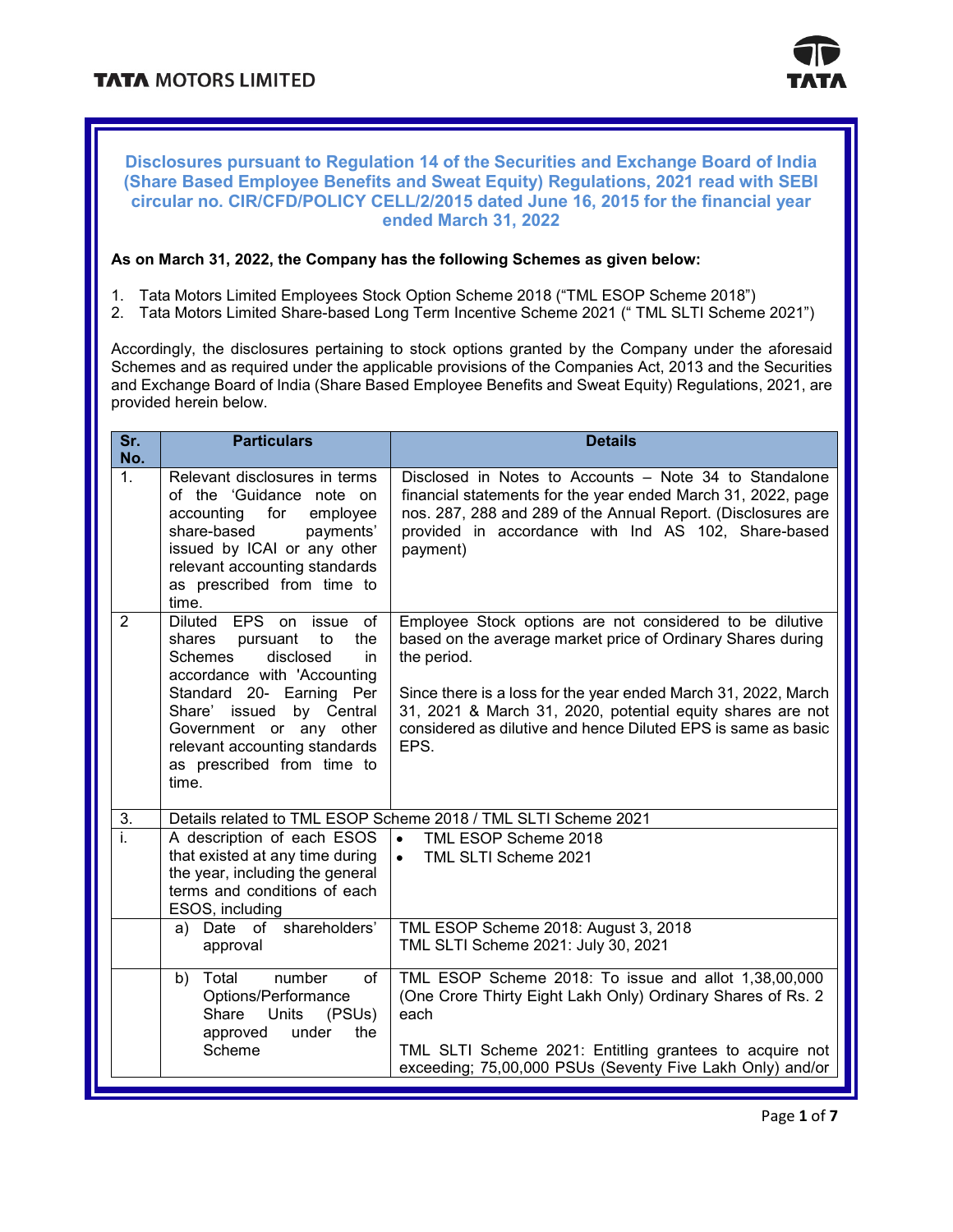## **TATA MOTORS LIMITED**



|                                            | 14,00,000 Options (Fourteen Lakh Only); Ordinary shares of<br>Rs. 2 each.                                                                                                                                                                                                                                                                                                                                                                                                                                                                                                                                                                                                                                                                                                                                                                                                                                                                                                                                                                                                                                                                                                                                                                                                                                                                 |
|--------------------------------------------|-------------------------------------------------------------------------------------------------------------------------------------------------------------------------------------------------------------------------------------------------------------------------------------------------------------------------------------------------------------------------------------------------------------------------------------------------------------------------------------------------------------------------------------------------------------------------------------------------------------------------------------------------------------------------------------------------------------------------------------------------------------------------------------------------------------------------------------------------------------------------------------------------------------------------------------------------------------------------------------------------------------------------------------------------------------------------------------------------------------------------------------------------------------------------------------------------------------------------------------------------------------------------------------------------------------------------------------------|
| Vesting requirements<br>C)                 | TML ESOP Scheme 2018: The Options would vest in three<br>tranches i.e. June 30, 2021, June 30, 2022 and June 30, 2023.<br>The NRC may extend the Vesting Date for the Options to Vest<br>by a period not more than 2 (two) months.<br>The Options shall vest with the employees subject to<br>continuing employment with the Company or any Tata<br>Company and on the Company achieving certain performance<br>matrices as contained in the Scheme.                                                                                                                                                                                                                                                                                                                                                                                                                                                                                                                                                                                                                                                                                                                                                                                                                                                                                      |
|                                            | TML SLTI Scheme 2021: All the PSUs and/or Options would<br>vest within a maximum period of 3 years (for example, the<br>grants made in 2021 shall vest in 2024, grants made in 2022<br>shall vest in 2025 and so on and so forth) subject to minimum<br>vesting period of 1 (one) year, where after the Eligible<br>Employees would have the right to subscribe to the Ordinary<br>Shares during the Exercise Period.<br>The PSUs and/or Options shall vest in employees subject to<br>continuing employment with the Company / WOS / Associate<br>Company, and on the Company achieving these performance<br>matrices viz. Market share, EBIT and Free Cash Flows as per<br>the Company's Standalone financials.<br>The NRC would determine the said matrices, detailed terms<br>and conditions relating to such vesting including the proportion<br>in which PSUs and/or Options granted would vest. At the time<br>of vesting, NRC may adjust the number of PSUs and/or Options<br>already granted by +/-20% for the quality of results provided<br>that the number of PSUs and/or Options vested will not exceed<br>120% of PSUs and/or Options granted to any Eligible<br>Employee; provided further that the number of PSUs and/or<br>Options vested would be a minimum of 50% of the number of<br>the PSUs and/or Options granted. |
| Exercise price or pricing<br>d)<br>formula | TML ESOP Scheme 2018: Options have been granted at the<br>Exercise price of ₹345/- (Rupees Three Hundred and Forty Five<br>Only) per Ordinary Share, which is based on the 90 days<br>average market price of the Company's Ordinary Shares as of<br>May 23, 2018 (the date of approval of the Scheme by NRC and<br>Board).<br>The Exercise Price may be adjusted for any Corporate Action<br>(s) announced by the Company prior to the Exercise Period<br>pertaining to the relevant Options, as may be decided by the<br>Board/NRC.<br>TML SLTI Scheme 2021:<br>The Exercise Price for PSUs: Exercise Price shall be ₹2/-<br>$\bullet$<br>(Rupees Two Only) per PSU, i.e. at the face value of the<br>underlying Ordinary Share of the Company.<br>The Exercise Price for Option: Exercise Price shall be<br>₹338/- (Rupees Three Hundred and Thirty Eight Only) i.e.<br>equivalent to closing market price of the Company's<br>Ordinary Shares on the National Stock Exchange of India                                                                                                                                                                                                                                                                                                                                                 |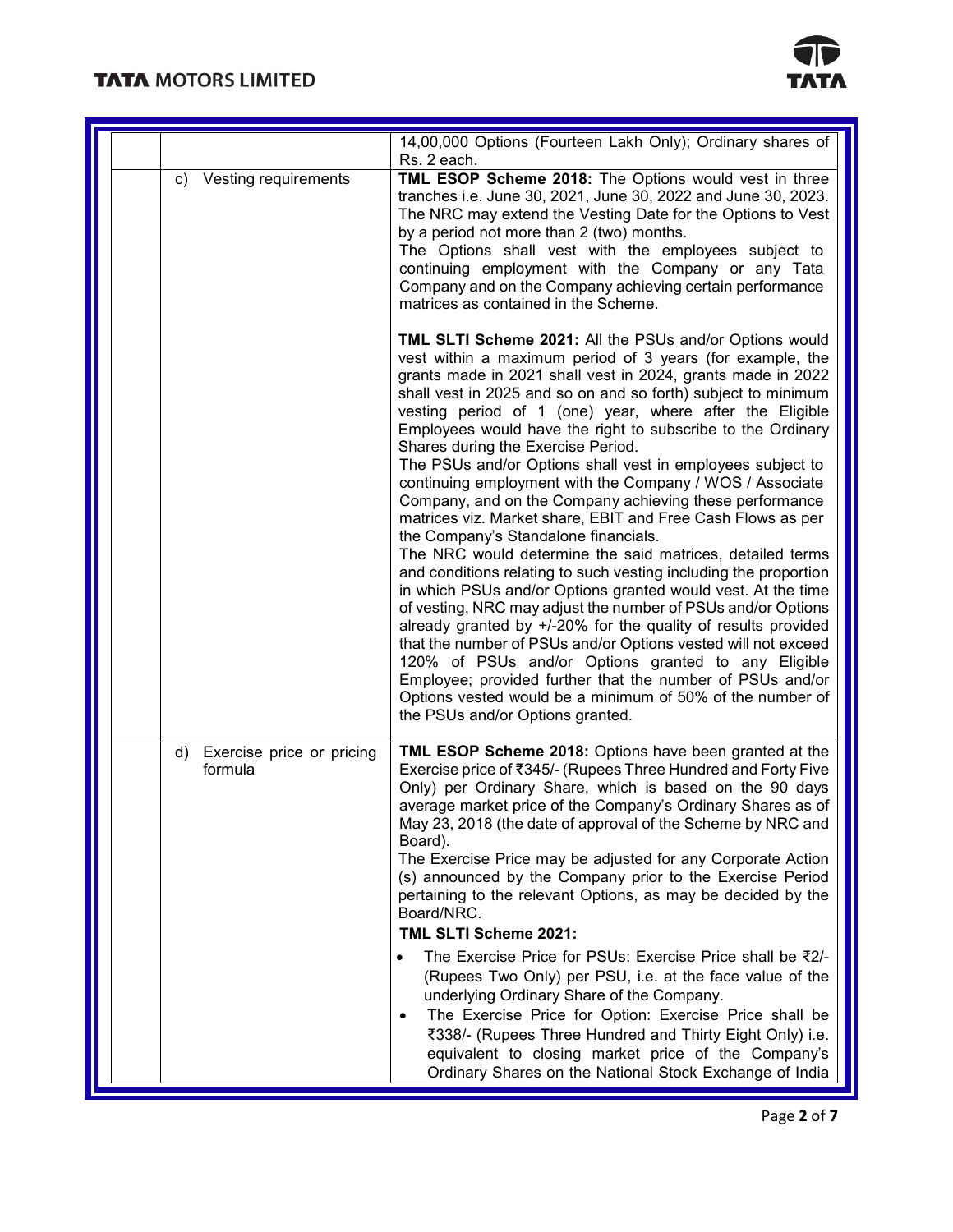

|  |                                                                                          | Limited on June 22, 2021 (one day prior to the Board<br>Meeting date for approving the Scheme).                                                                                                                                                                                                                                                                                                                                                         |
|--|------------------------------------------------------------------------------------------|---------------------------------------------------------------------------------------------------------------------------------------------------------------------------------------------------------------------------------------------------------------------------------------------------------------------------------------------------------------------------------------------------------------------------------------------------------|
|  |                                                                                          | The Exercise Price may be adjusted for any corporate action(s),<br>as may be decided by the Board. NRC may also approve<br>cashless exercise of the vested PSUs and/or Options by<br>adjusting for the exercise price, applicable taxes and other<br>amounts including any transaction fees and shall provide<br>necessary procedures and/or mechanism for exercising such<br>PSUs and/or Options subject to applicable laws, rules and<br>regulations. |
|  | Maximum term of options<br>e)<br>granted                                                 | TML ESOP Scheme 2018: The Exercise Period would<br>commence from the date of vesting of Options and will expire<br>at the end of one year from the date of vesting of options. NRC<br>may extend the Exercise Period by a further period not<br>exceeding two years, as it may deem fit.                                                                                                                                                                |
|  |                                                                                          | Options granted under the TML ESOP Scheme 2018 would<br>Vest within a maximum period of 5 (five) years from the date of<br>Grant of such Options.                                                                                                                                                                                                                                                                                                       |
|  |                                                                                          | TML SLTI Scheme 2021: TML The Exercise Period would<br>commence from the date of vesting of PSUs and/or Options<br>and will expire at the end of twelve months from the date of<br>vesting of PSUs and/or Options respectively. NRC may extend<br>the Exercise Period by a further period of two years, as it may<br>deem fit.                                                                                                                          |
|  |                                                                                          | The PSUs and/or Options will lapse if not exercised within the<br>specified Exercise Period. Lapsed PSUs and/or Options cannot<br>be re-issued by the Company.                                                                                                                                                                                                                                                                                          |
|  |                                                                                          | PSUs and/or Options granted under TML SLTI Scheme 2021<br>would vest within a maximum period of 3 (three) years but after<br>minimum 1(one) year from the date of grant of such PSUs<br>and/or Options, respectively.                                                                                                                                                                                                                                   |
|  | $\ddot{\phantom{1}}$<br>Source<br>οt<br>shares<br>(primary, secondary or<br>combination) | <b>TML ESOP Scheme 2018: Primary</b><br>TML SLTI Scheme 2021: Primary                                                                                                                                                                                                                                                                                                                                                                                   |
|  | g) Variation in terms of<br>options                                                      | TML ESOP Scheme 2018: The Board/ NRC shall not vary the<br>terms of the Scheme in any manner, which may be detrimental<br>to the interests of the Grantee/ Participant/ Beneficiary and<br>shall be entitled to vary any of the terms of the Scheme so as<br>to meet any regulatory requirements or for any adjustments for<br>Corporate Actions announced by the Company prior to the<br>Exercise Period pertaining to the relevant Options.           |
|  |                                                                                          |                                                                                                                                                                                                                                                                                                                                                                                                                                                         |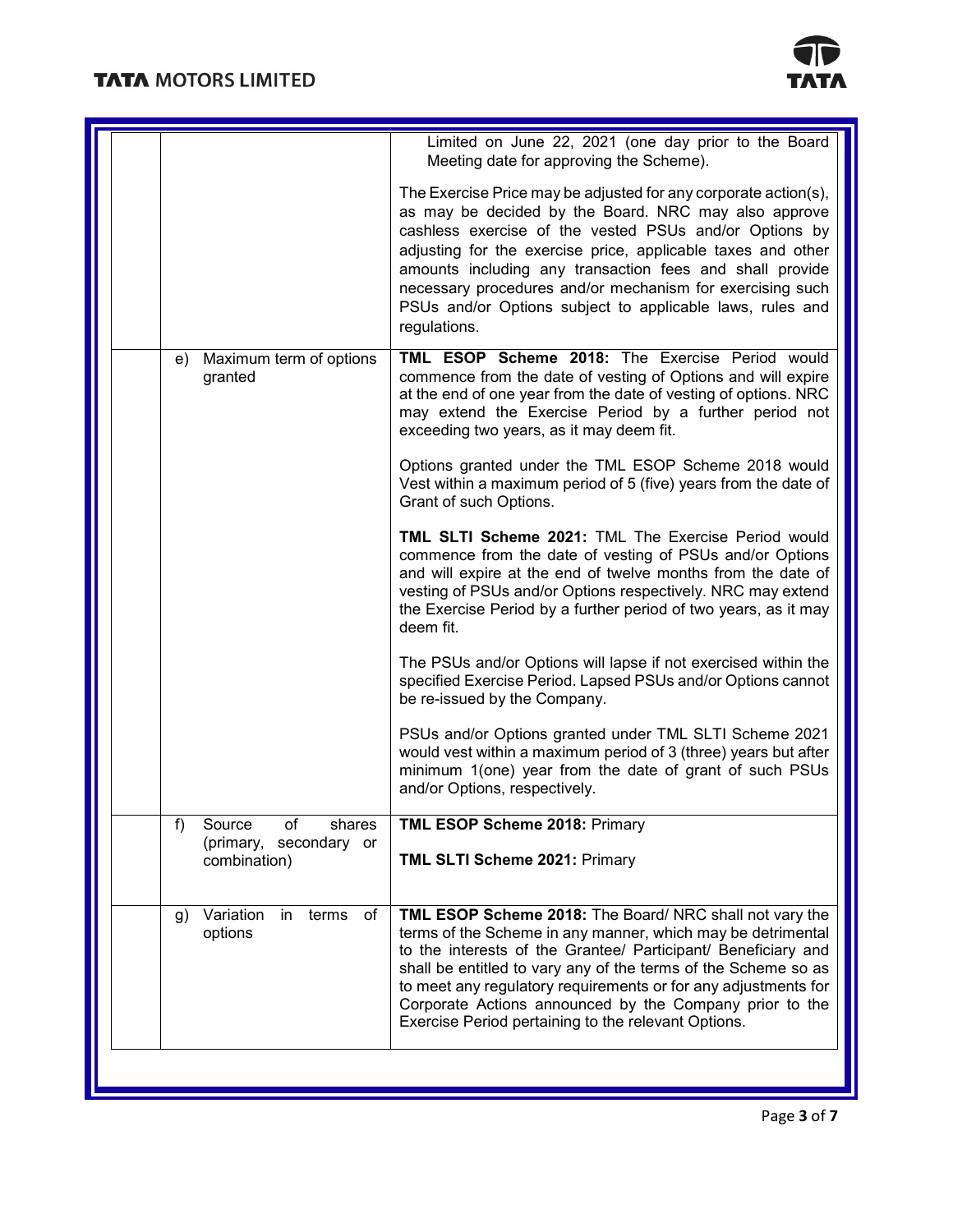

|     |                                                                                                                                                                                                                                                                                                                                                                                                                                                                                                  | During FY 2021-22, Hon'ble National Company Law Tribunal,<br>Mumbai Bench, vide its order dated August 24, 2021 had<br>approved the Scheme of Arrangement between the Company<br>and step down subsidiary 'Tata Motors Passenger Vehicles<br>Limited' (TMPVL) (formerly known as TML Business Analytics<br>Services Limited)', pursuant to which the definition of<br>employees under the TML ESOP Scheme 2018 was modified,<br>to extend the benefit under the Scheme to the TMPVL<br>employees, who were transferred from the Company to<br>TMPVL. |
|-----|--------------------------------------------------------------------------------------------------------------------------------------------------------------------------------------------------------------------------------------------------------------------------------------------------------------------------------------------------------------------------------------------------------------------------------------------------------------------------------------------------|------------------------------------------------------------------------------------------------------------------------------------------------------------------------------------------------------------------------------------------------------------------------------------------------------------------------------------------------------------------------------------------------------------------------------------------------------------------------------------------------------------------------------------------------------|
|     |                                                                                                                                                                                                                                                                                                                                                                                                                                                                                                  | Also at the ensuing 77 <sup>th</sup> AGM, the Company has sought<br>shareholders' approval to amend the Scheme, in order to<br>extend the benefits of the Scheme to such eligible employees<br>of the Company who have been transferred /will be transferred<br>to the subsidiaries /associate of the Company.                                                                                                                                                                                                                                       |
|     |                                                                                                                                                                                                                                                                                                                                                                                                                                                                                                  | TML SLTI Scheme 2021: The Board/ NRC shall not vary the<br>terms of the Scheme in any manner, which may be detrimental<br>to the interests of the Grantee/ Participant/ Beneficiary and<br>shall be entitled to vary any of the terms of the Scheme so as<br>to meet any regulatory requirements or for any adjustments for<br>Corporate Actions announced by the Company prior to the<br>Exercise Period pertaining to the relevant PSUs/Options.                                                                                                   |
|     |                                                                                                                                                                                                                                                                                                                                                                                                                                                                                                  | During FY 2021-22, there was no amendment/ modification/<br>variation in the TML SLTI Scheme 2021.                                                                                                                                                                                                                                                                                                                                                                                                                                                   |
| ii. | Method used to account for the<br><b>Schemes</b><br>(Intrinsic<br>or<br>fair<br>value):                                                                                                                                                                                                                                                                                                                                                                                                          | The Company recognizes compensation expense relating to<br>share based payments in accordance with Ind AS 102 Share-<br>based Payment. Stock options granted by the Company to its<br>employees are accounted as equity settled options.<br>Accordingly, the estimated fair value of options granted that is<br>determined on the date of grant, is charged to statement of<br>Profit and Loss on a straight line basis over the vesting period<br>of options which is the requisite service period, with a<br>corresponding increase in equity.     |
| Ϊİ  | Where the Company opts for<br>expensing of the options using<br>intrinsic value of the<br>the<br>the<br>difference<br>options,<br>between<br>the<br>employee<br>cost<br>compensation<br><b>SO</b><br>computed<br>and<br>employee<br>compensation cost that shall<br>have been recognized if it had<br>used the fair value of the<br>options shall be disclosed. The<br>impact of this difference on<br>profits<br><b>EPS</b><br>of<br>and<br>the<br>Company<br>shall<br>also<br>be<br>disclosed. | Not applicable.                                                                                                                                                                                                                                                                                                                                                                                                                                                                                                                                      |
| iv. | Option movement during the<br>year (for each of the Schemes):                                                                                                                                                                                                                                                                                                                                                                                                                                    | Refer Annexure 1 below                                                                                                                                                                                                                                                                                                                                                                                                                                                                                                                               |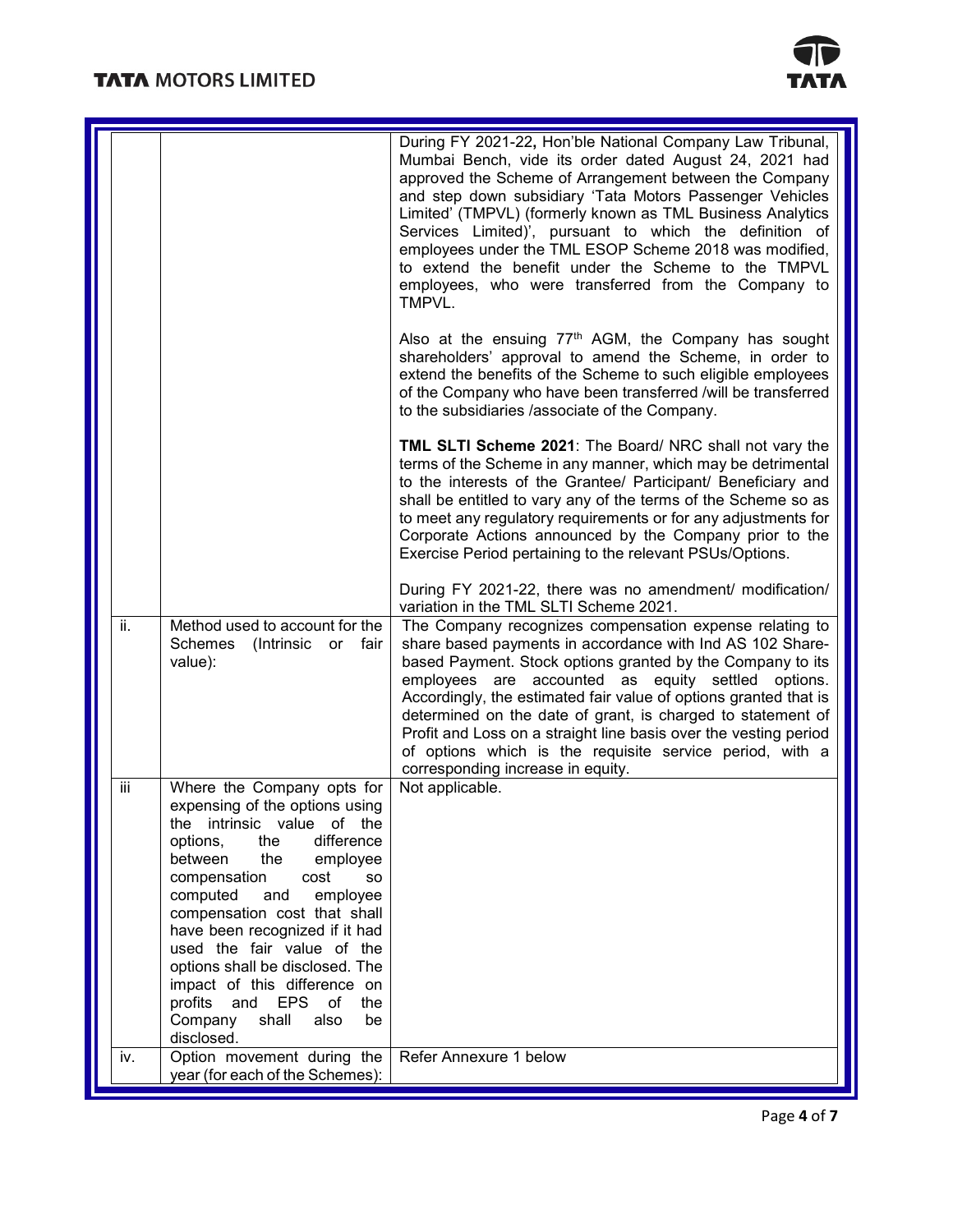# **TATA MOTORS LIMITED**



| v.  | Weighted-average exercise<br>prices and weighted-average<br>fair values of options for<br>options whose exercise price<br>either equals or exceeds or is<br>less than the market price of<br>the stock. | <b>TML ESOP Scheme 2018:</b> The Exercise Price under Tata<br>Motors Limited Employees Stock Option Scheme 2018 of<br>₹345/- is less than the average market price of the Ordinary<br>Shares of the Company as on March 31, 2022.<br>TML SLTI Scheme 2021:<br>The Exercise price for PSUs: Exercise Price shall be ₹2/-<br>(Rupees Two Only) per PSU, i.e. at the face value of the<br>underlying Ordinary Share of the Company.<br>The Exercise Price for Options: Exercise Price shall be ₹338/-<br>(Rupees Three Hundred and Thirty Eight Only) i.e. equivalent<br>to closing market price of the Company's Ordinary Shares on<br>the National Stock Exchange of India Limited on June 22, 2021<br>(one day prior to the Board Meeting date for approving the<br>Scheme). |
|-----|---------------------------------------------------------------------------------------------------------------------------------------------------------------------------------------------------------|------------------------------------------------------------------------------------------------------------------------------------------------------------------------------------------------------------------------------------------------------------------------------------------------------------------------------------------------------------------------------------------------------------------------------------------------------------------------------------------------------------------------------------------------------------------------------------------------------------------------------------------------------------------------------------------------------------------------------------------------------------------------------|
| vi. | Employee wise details of<br>options granted to:                                                                                                                                                         | Refer Annexure 2 below                                                                                                                                                                                                                                                                                                                                                                                                                                                                                                                                                                                                                                                                                                                                                       |
| Vii | A description of the method<br>and significant assumptions<br>used during the year to<br>estimate the fair value of<br>Options/PSUs                                                                     | Refer Annexure 1 below                                                                                                                                                                                                                                                                                                                                                                                                                                                                                                                                                                                                                                                                                                                                                       |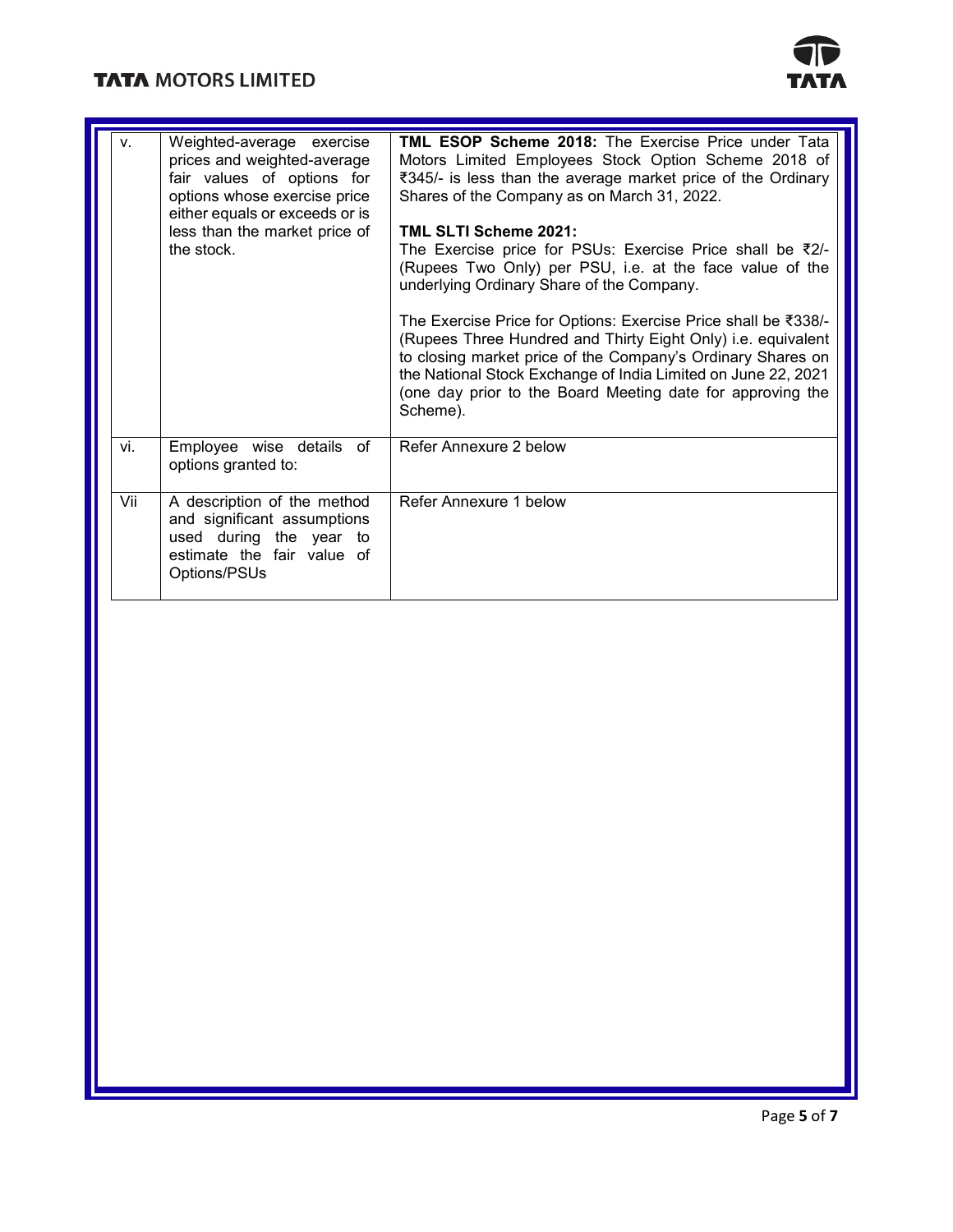

#### **Annexure 1**

#### **Disclosure related to Option/PSU movement during the year**

| <b>Particulars</b>                                                                                   | <b>Tata Motors</b><br>Limited<br><b>Employees</b> | <b>Tata Motors Limited Share-</b><br>based Long Term Incentive<br>Scheme 2021 |             |  |
|------------------------------------------------------------------------------------------------------|---------------------------------------------------|-------------------------------------------------------------------------------|-------------|--|
|                                                                                                      | <b>Stock Option</b><br>Scheme 2018                | Option                                                                        | <b>PSUs</b> |  |
| Number of PSUs/options outstanding at the beginning of the<br>period                                 | 6,804,003                                         |                                                                               |             |  |
| Number of options granted during the year                                                            | 335.209                                           | 839.650                                                                       | 964.569     |  |
| Number of options forfeited / lapsed during the year                                                 | (122,419)                                         |                                                                               |             |  |
| Number of options vested during the year                                                             | Nil                                               |                                                                               |             |  |
| Number of options exercised during the year                                                          | (354, 242)                                        |                                                                               |             |  |
| Number of shares arising as a result of exercise of options                                          | (354,242)                                         |                                                                               |             |  |
| Money realized by exercise of options (INR), if the Scheme is<br>implemented directly by the Company | ₹12,22,13,490                                     |                                                                               |             |  |
| Loan repaid by the Trust during the year from exercise price                                         | NA.                                               | NA.                                                                           | NA          |  |
| received                                                                                             |                                                   |                                                                               |             |  |
| Number of options outstanding at the end of the year                                                 | 6,662,551                                         | 839,650                                                                       | 964,569     |  |
| Number of options exercisable at the end of the year                                                 | Nil                                               |                                                                               |             |  |

## **A description of the method and significant assumptions used during the year to estimate the fair value of options including the following information:**

The Company has estimated fair value of options using Black Scholes model. The following assumptions were used for calculation of fair value of options for the year ended March 31, 2022:

| <b>Particulars</b>      | <b>Tata Motors Limited</b><br><b>Employees</b><br><b>Stock</b> | Tata<br><b>Long Term Incentive Scheme 2021</b> | Motors Limited Share-based |  |
|-------------------------|----------------------------------------------------------------|------------------------------------------------|----------------------------|--|
|                         | <b>Option Scheme 2018</b>                                      | <b>Option</b>                                  | <b>PSUs</b>                |  |
| Assumption factor       | <b>Estimates</b>                                               | <b>Estimates</b>                               | <b>Estimates</b>           |  |
| Risk free rate          | 7%-8%                                                          | 0.05%                                          | 0.05%                      |  |
| Expected life of option | 2-4 vears                                                      | 3.8 years                                      | 3.8 years                  |  |
| Expected volatility     | 33%-37%                                                        | 0.51%                                          | 0.51%                      |  |